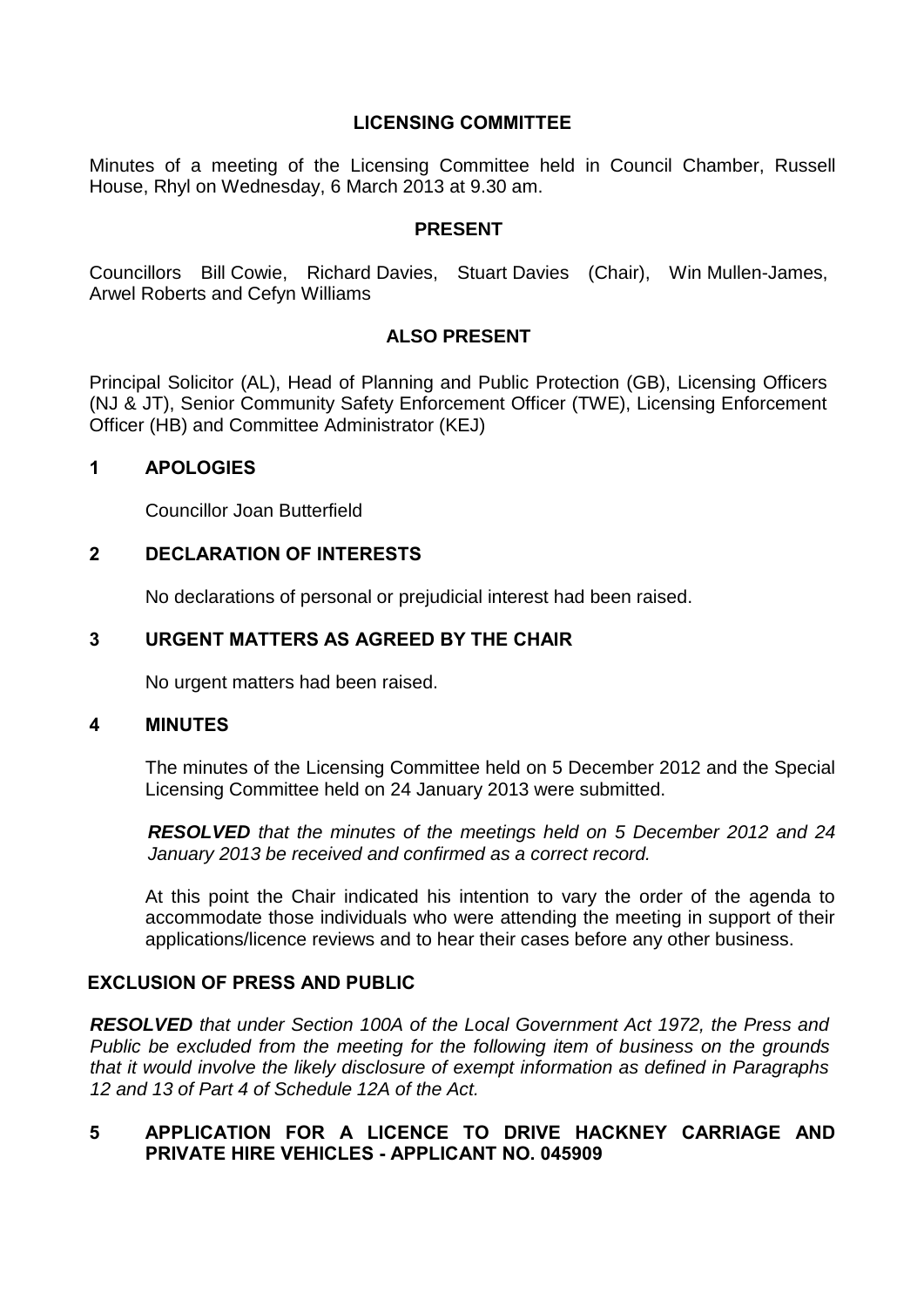A confidential report by the Head of Planning and Public Protection Services (previously circulated) was submitted upon –

- (i) an application received from Applicant No. 045909 for a licence to drive hackney carriage and private hire vehicles;
- (ii) the officers having not been in a position to grant the application in light of the information revealed following an enhanced disclosure from the Criminal Records Bureau (CRB);
- (iii) a summary of the convictions disclosed having been provided which related to a number of offences spanning a period from 1982 to 2009 including incidents relating to drunkenness, violence and dishonesty;
- (iv) the Council's current policy with regard to the relevance of convictions, and
- (v) the Applicant having been invited to attend the meeting in support of his application and to answer members' questions thereon.

The Licensing Officer (JT) provided a summary of the report and advised that the Applicant was in attendance at the meeting. She indicated that the matter had been brought before the committee to assess the Applicant's suitability to hold a licence given the nature of the convictions.

The Applicant addressed the committee in support of his application advising that he was free from alcohol and often the designated driver for family and friends. He reported upon his part time work as a delivery driver advising that he was also good with customers and wished to make his living as a taxi driver. In response to members' questions the Applicant reported upon his previous occupations over the last few years and his desire for full time employment. He also explained the circumstances surrounding the offences revealed by the criminal record check. In making his final statement the Applicant stressed that he wanted to work and pursue a career as a taxi driver. The Licensing Officer confirmed that the Applicant had disclosed the offences to the best of his knowledge and had fully cooperated with officers during the application process.

At this juncture the committee adjourned to consider the case and it was –

*RESOLVED that the application for a hackney carriage and private hire vehicle drivers licence from Applicant No. 045909 be refused.*

The reasons for the Licensing Committee's decision were as follows –

Whilst noting most of the offences had occurred some time ago the committee expressed reservations regarding granting the application in light of the nature of those offences and had not been completely satisfied with the explanations provided by the Applicant in that regard. Members had particular concerns regarding the last two offences committed in 2005 and 2009 regarding drunkenness and having given due regard to the council's policy regarding the relevance of convictions it was considered that, in the circumstances, the Applicant should be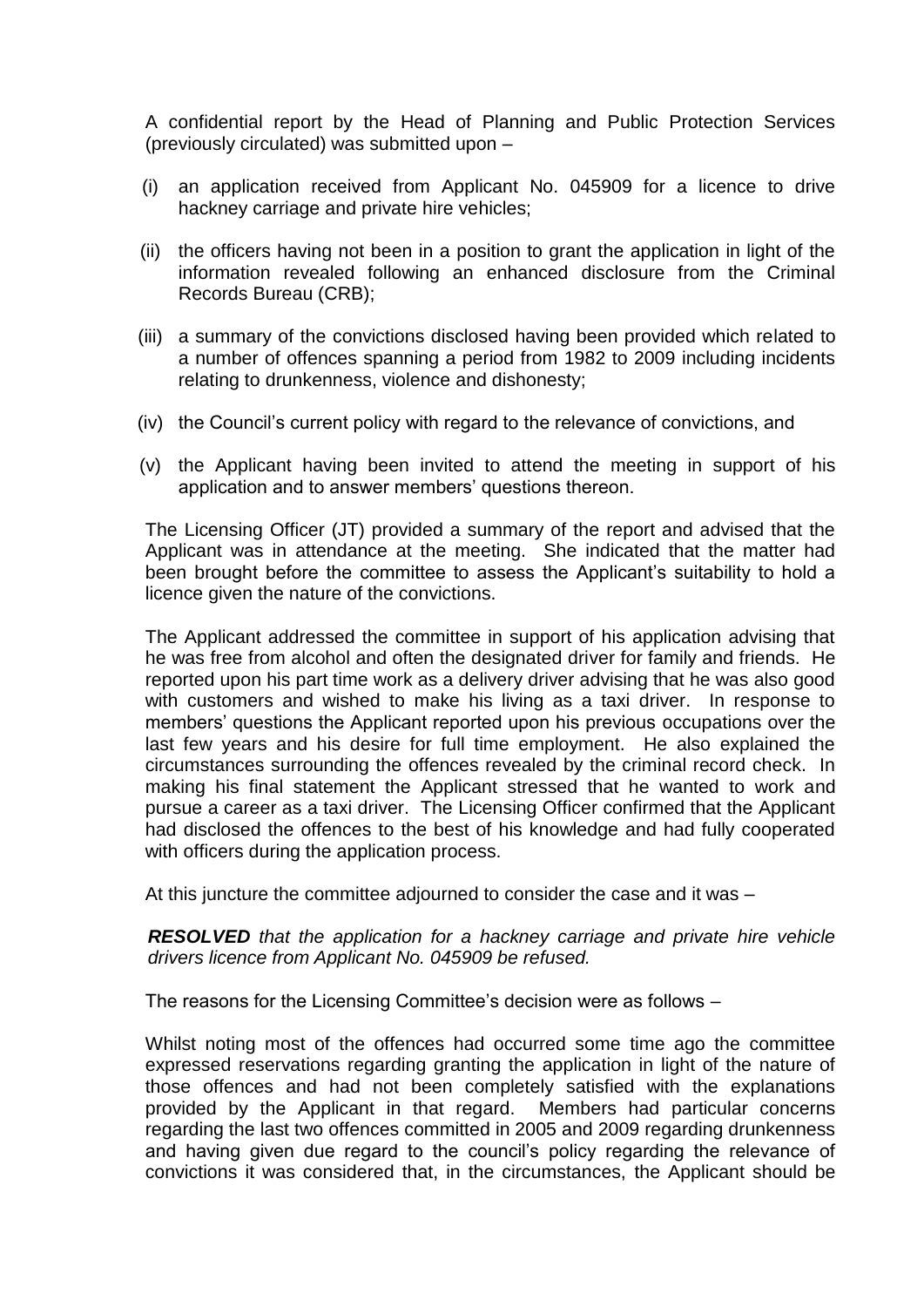free from such convictions for five years before attempting to apply for a licence. Consequently the committee invited the Applicant to re-apply in twelve months' time.

The Chair conveyed the committee's decision and reasons therefore the Applicant.

# **OPEN SESSION**

Upon completion of the above business the meeting resumed in open session.

# **6 APPLICATION FOR RENEWAL OF A SEX ESTABLISHMENT LICENCE**

The Licensing Officer (JT) submitted a report by the Head of Planning, Regeneration and Regulatory Services (previously circulated) advising that a renewal application for a sex establishment licence had been received from Adult World in respect of premises situated at 43 – 47 Queen Street, Rhyl. She indicated that the North Wales Police had raised no objection to the application and following public notice no objections had been received from members of the public.

The Principal Solicitor drew members' attention to a recent case R (Hemming and Others) v Westminster City Council which involved a legal challenge of licence fees charged for sex establishments. The case established two important principles –

- that where a Council profits from licence fees in that its expenditure is exceeded by its fee income, it must carry the surplus forward in determining the fee for future years, and
- that in authorisation schemes covered by the Provision of Services Regulations, enforcement costs may not be recharged to licensed operators.

Consequently members were advised that some reconsideration of the fee may be required in future because of potential challenges. After a brief discussion it was –

### *RESOLVED that –*

- *(a) the application for renewal of a Sex Establishment Licence held in respect of premises at 43 – 47 Queen Street, Rhyl be granted with the option of paying the renewal fee of £2600 in instalments, and*
- *(b) officers be asked to review the current fees for sex establishment licensing in light of the recent case 'R (Hemming and Others) v Westminster City Council' and report back to the committee thereon if necessary.*

# **EXCLUSION OF PRESS AND PUBLIC**

*RESOLVED that under Section 100A of the Local Government Act 1972, the Press and Public be excluded from the meeting for the following item of business on the grounds that it would involve the likely disclosure of exempt information as defined in Paragraphs 12 and 13 of Part 4 of Schedule 12A of the Act.*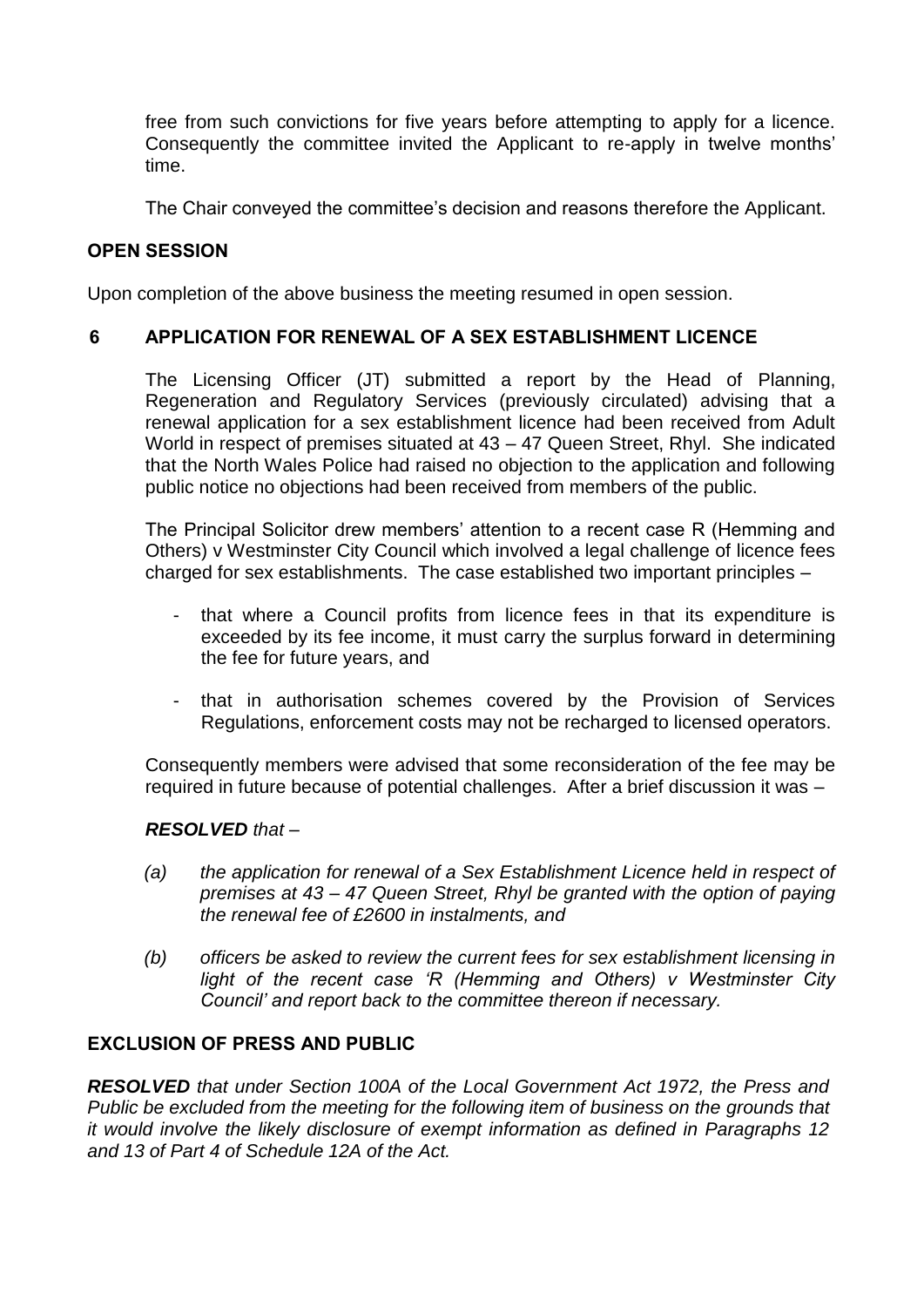#### **7 REVIEW OF A LICENCE TO DRIVE HACKNEY CARRIAGE AND PRIVATE HIRE VEHICLES - DRIVER NO. 043120**

[Prior to the commencement of this item the Chair permitted an adjournment to allow for all parties to familiarise themselves with the documentation.]

A confidential report by the Head of Planning and Public Protection Services (previously circulated) was submitted upon –

- (i) the suitability of Driver No. 043120 to hold a licence to drive hackney carriage and private hire vehicles;
- (ii) a complaint having been received from a cyclist regarding the conduct of the Driver on two separate occasions on 31 December 2012 and 1 January 2013 with recorded footage of both incidents being made available for the committee to view (a summary of facts together with witness statements, transcripts of conversations recorded and associated documentation had also been attached to the main report), and
- (iii) the Driver having been invited to attend the meeting in support of his licence review and to answer members' questions thereon.

The Licensing Enforcement Officer (HB) introduced the report and detailed the summary of facts of the case. The committee then watched footage relating to both incidents referred to within the report obtained from (1) the complainant's head cam fixed to his cycle helmet, (2) a recording made by the Driver's passenger on her mobile phone/tablet, and (3) clips recorded via Rhyl Town Centre CCTV cameras.

The Driver addressed the committee advising that he became a licensed driver in 2009 and had never before been subject of a complaint. He stated that he had not been aggressive to the cyclist in any way but had asked him to stop riding in the middle of the road because he could cause an accident and was stopping cars overtaking. He denied following the cyclist on 1 January 2013 adding that he had no control over the actions of his passenger.

Members took the opportunity to question the Driver regarding the incidents concerned, particularly referring to the rationale behind his behaviour and his intentions during the incident recorded on 1 January 2013. The Driver responded to questions and denied deliberately following the cyclist or harassing him adding that he had displayed no signs of aggression towards him at any time. He also advised that he was aware of the rules and regulations in both the licensing conditions and the Highway Code. In that regard he accepted that a cyclist should ride away from the kerb in particularly circumstances but felt there was no need to ride in the middle of the road unnecessarily.

In making his final statement the Driver wished to clarify that he had not received a harassment notice from the Police but had been advised of the meaning of harassment and asked to ignore the cyclist in future. In response to a question the Driver indicated that he may have seen the cyclist since then but had no reason to approach him.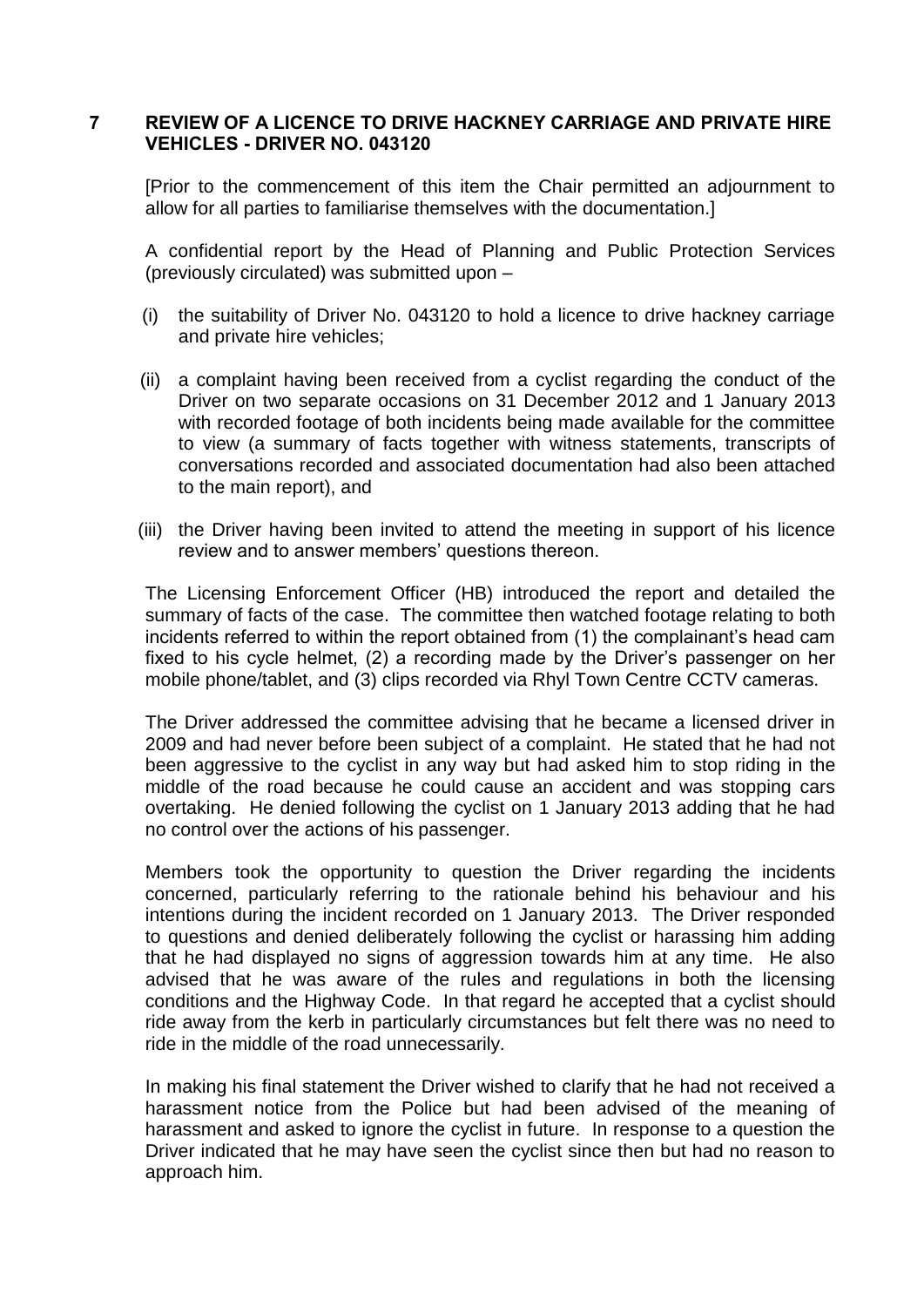At this juncture the committee adjourned to consider the case and it was –

*RESOLVED that Driver No. 043120 be issued with a severe warning regarding his behaviour and to his future conduct.*

[Councillor Bill Cowie took no part in the discussion or voting on this item as he had not been present throughout the entire proceedings.]

The reasons for the Licensing Committee's decision were as follows –

Having considered the evidence presented in this case including the recorded footage and the Driver's explanation of events members believed that the Driver had deliberately followed the cyclist on 1 January 2013 and had driven too close and intimidated him. The committee also concluded that the Driver had displayed a lack of knowledge of both the Highway Code and the Council's hackney carriage/private hire licensing conditions, particularly regarding the entitlement of cyclists to drive in the middle of the lane. Consequently the committee determined the Driver's conduct to be inconsistent with that of a professional driver and fell below the required standard in his dealings with the cyclist and therefore a severe warning should be issued regarding his behaviour and future conduct.

The Chair conveyed the committee's decision and reasons therefore to the Driver.

### **OPEN SESSION**

Upon completion of the above business the meeting resumed in open session.

### **8 UPDATE ON REVIEW OF LICENSING FEES AND CHARGES FOR 2013/14**

The Licensing Officer (NJ) submitted a report by the Head of Planning and Public Protection Services (previously circulated) seeking members' approval to retain the current fee structure until such time as the review of licensing fees and charges was completed. The current fee structure had been attached to the report.

The committee was updated on progress made with the review of licensing fees and charges and advised that specialist legal advice was being sought on the calculation of licensing fees in order to avoid any legal challenges. This work would commence shortly following completion of the review of taxi and private hire procedures. In the meantime officers would be attending a course at the end of March on licensing fees and charges. Members were also advised that there was a National Task & Finish Group working under the All Wales Licensing Technical Panel tasked with looking at fees and charges, specifically for taxis.

In view of the above members considered it prudent to retain the current fee structure pending the full review of fees and charges. Members also asked that the recent case 'R (Hemming and Others) v Westminster City Council' involving a legal challenge of fees for licensing sex establishments be taken into account as part of that review together with the court of appeal ruling once known.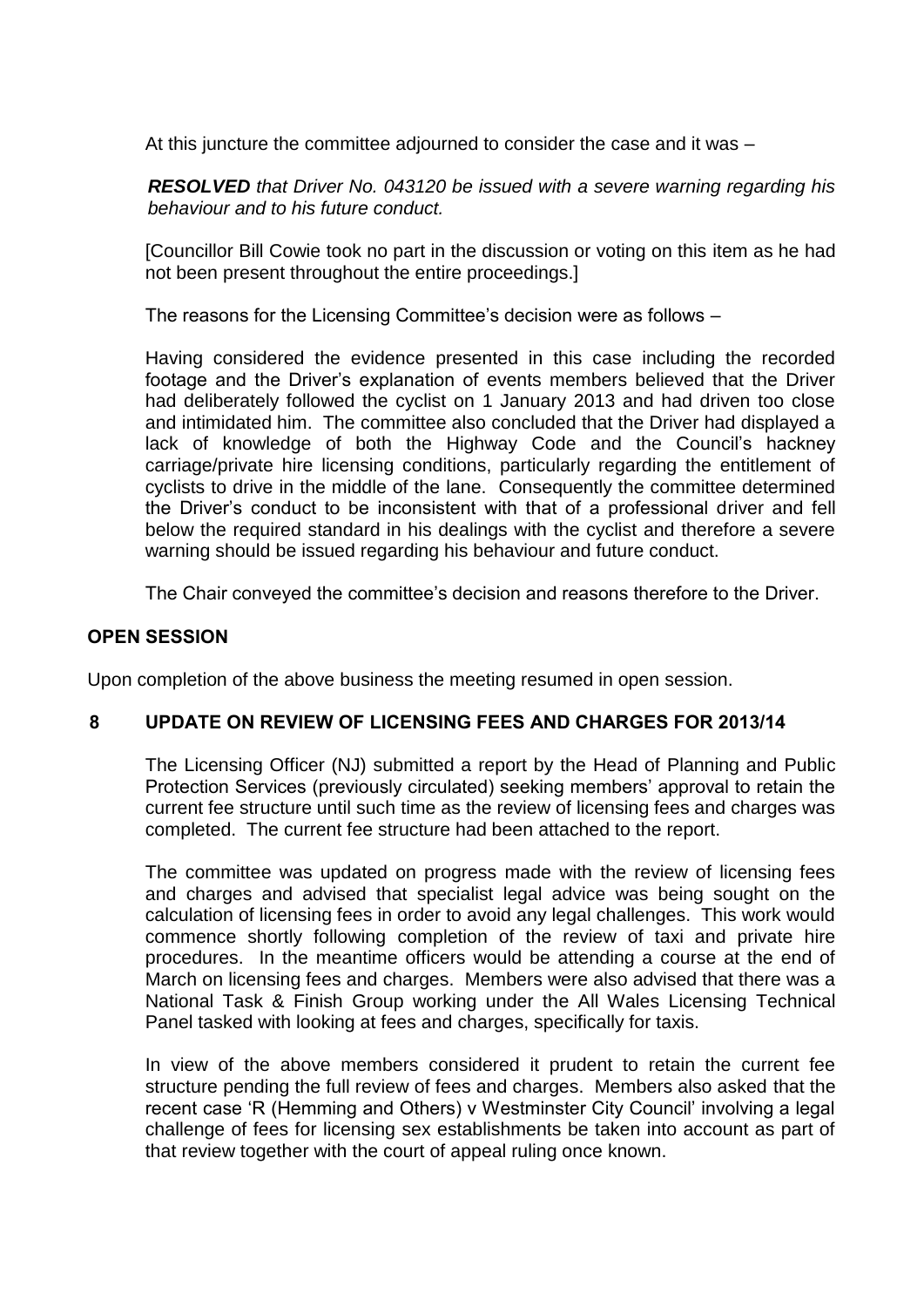*RESOLVED that the current fee structure for Licensing Fees and Charges (as detailed in the appendix to the report) be retained for 2013/14 pending the outcome of the full review.*

# **9 REVIEW OF MARKET CONDITIONS FOR RHYL**

The Licensing Officer (NJ) submitted a report by the Head of Planning and Public Protection Services (previously circulated) seeking members' approval of revised conditions for Rhyl Market together with a new fee structure (as set out in Appendix 1 and 2 to the report respectively).

Members were advised that –

- since the establishment of the market in 2011 there had been a number of changes leading to the revision of the conditions to ensure they better reflected current working practices
- permanent planning permission for the market was granted in October 2012
- a Service Level Agreement had been drawn up for Denbighshire Voluntary Service Council (DVSC) to manage and promote ten stalls which would be offered to the community free of charge for up to eight weeks; if the enterprise was successful the stallholders could apply to rent a stall on a permanent basis
- following the purchase and provision of the market stalls (gazebos) it had been possible to simplify the fee structure based on the number of gazebos used as opposed to calculating per metre and fees had been calculated fairly to ensure traders were paying a realistic fee for each gazebo hired.

During consideration of the report members discussed the following issues with officers –

- Councillor Bill Cowie queried whether current stallholders had been consulted on the proposed changes and the Licensing Officer replied that no major materialistic changes had been made and the revisions would ensure more workable, simplified and clear conditions for stallholders
- Councillor Cefyn Williams referred to the management of ten free stalls and queried whether the impact on existing stallholders had been taken into account. The Head of Planning and Public Protection (H:PPP) explained the reasoning behind the decision to support local people and local produce and provided assurances that prospective stallholders would need to meet a certain criteria in order to qualify. He reported upon the promotion of Rhyl Market as a community market with local ownership highlighting the benefits to the local community as a result
- Councillor Win Mullen-James reported upon complaints she had received from the less abled bodied and wheelchair users in the community regarding restricted access on market days and highlighted the need for sufficient room between stalls to allow greater access for those individuals. She also sought assurances regarding the quality of goods to be sold. The H:PPP cautioned against introducing a blanket ruling regarding second hand goods but provided assurances that the quality of merchandise would be vetted and appropriately managed.